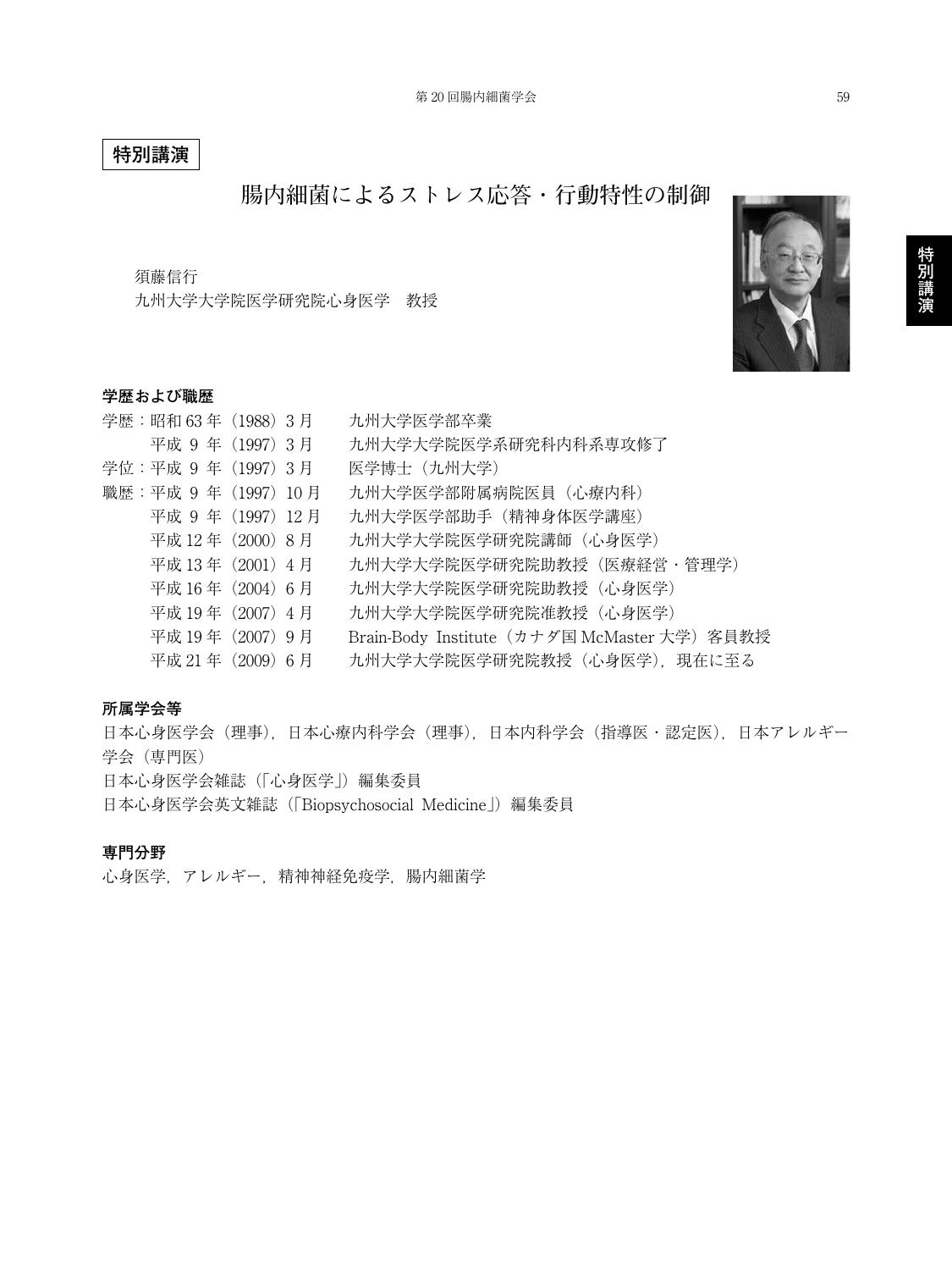# **腸内細菌によるストレス応答・行動特性の制御**

### 須藤信行

#### 九州大学大学院医学研究院心身医学 教授

腸内常在菌は,宿主の様々な生理機能の発現に深く関与しているが,脳の機能や発達に関与している かについては不明であった.

2004年,我々のグループは,腸内細菌がストレス応答を構成する視床下部-下垂体-副腎軸反応の 発達に関わっていることを世界で初めて明らかにした.すなわち無菌(germfree: GF)マウスは通常 の SPF マウスと比較し、拘束ストレスに対する血中 ACTH およびコルチコステロンの上昇反応が有意 に亢進していた.人口菌叢マウスを用いた検討では,*Bacteroides vulgatus* 単一細菌マウスのストレス 負荷による ACTH, corticosterone 上昇反応は GF マウスと同一であったが,*Bifidobacterium infantis* 単一細菌マウスでは, SPF マウスと同程度まで反応性が減じていた. 一方, ウサギ由来の病原性大腸 菌株の単一細菌マウスでは,GF マウスと比較しストレス反応性が亢進していたが,遺伝子変異株 ∆Tir (translocated intimin receptor を欠損した病原性大腸菌)単一細菌マウスでは反応性の亢進は認められ なかった.さらに最近,腸内細菌による影響はストレス反応に留まらず行動特性にも及ぶことが演者を 含む複数の研究グループによって明らかにされた.事実,ビー玉埋没行動とオープンフィールド法を用 いた我々の検討では,GF マウスは,通常の SPF マウスの腸内細菌で再構成された人工菌叢マウスと比 較し,多動で不安レベルも高かった.以上の結果は,腸内細菌は宿主のストレス応答や行動特性を規定 する重要な因子であることを示している.

本講演では、我々の動物実験の結果に基づき、"腸内細菌-脳-腸"と呼ばれる新しい研究領域につい て述べたい.